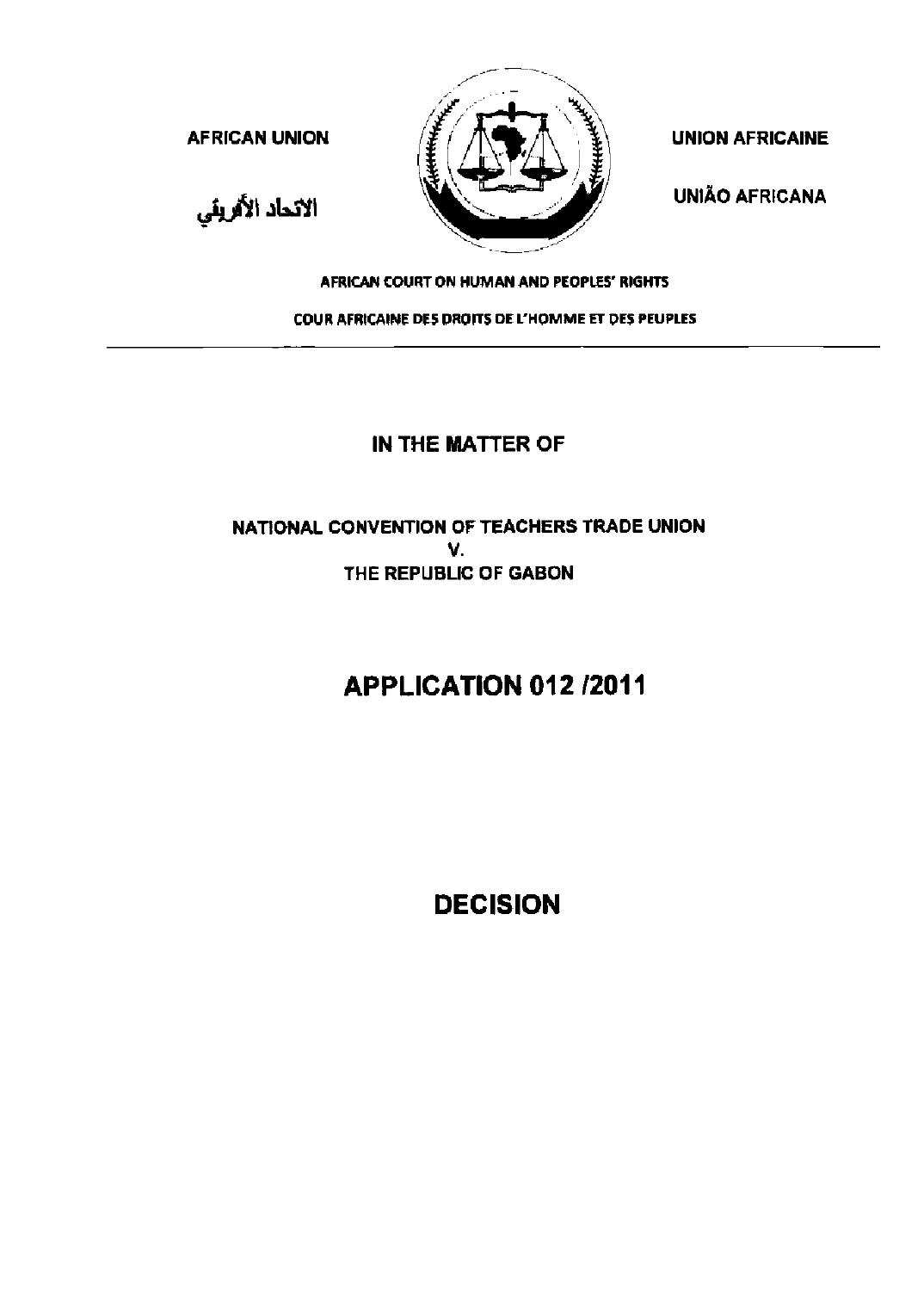**The Court composed of'** Sophia A.B. AKUFFO, Vice-President; Jean MUTSINZI, Bernard M. NGOEPE, Modibo T. GUINDO, Fatsah OUGUERGOUZ, Augustino S.L. RAMADHANI, Duncan TAMBALA, Elsie N. THOMPSON, Sylvain ORE - Judges ; and Robert ENO - Acting Registrar In the matter of:

## **NATIONAL CONVENTION OF TEACHERS TRADE UNION**  *v.*  **THE REPUBLIC OF GABON**

#### **After deliberations,**

#### makes the following decision:

1 By Application dated 3 August 2011 , the teachers, trade union leaders of the National Convention of Teachers Trade Union (CONASYSED) domiciled in Libreville, in the Republic of Gabon, seized the Court with a petition against the Republic of Gabon, for violations of trade umon rights enshrined in the Universal Declaration of Human Rights and Articles 10 and 15 of the African Charter on Human and Peoples' Rights.

2 Pursuant to the provisions of Rule 34 of the Rules of Court, the Registry, by letter dated 4 August 2011 , acknowledged receipt of the Application and registered it as Application No. 012/2011.

3. By letter dated 2 August 2011 . the Reg1stry of the Court inquired from the Legal Counsel of the African Union Commission if the Respondent State has made the Declaration required under Article 34(6) of the Protocol establishing the Court.

4. By letter dated 16 August 2011 , the Legal Counsel of the African Union Commission tnformed the Registry that the Republic of Gabon had not yet made the Declaration required under Article 34(6), and forwarded to the Registry the updated list of Member States of the African Union which have ratified the Protocol and made the Declaration

5 By letter dated 28 October 2011 , the Registry inquired from the African Commission on Human and Peoples' Rights (hereinafter called the "Commission") if the Applicant has observer status with the said Commission.

6. By letter dated 1 December 2011 , the Registry wrote to CONASYSED to provide the Court with its statutory documents and specify its legal status.

 $\begin{array}{cc} \mathcal{A} & \mathcal{A} \end{array}$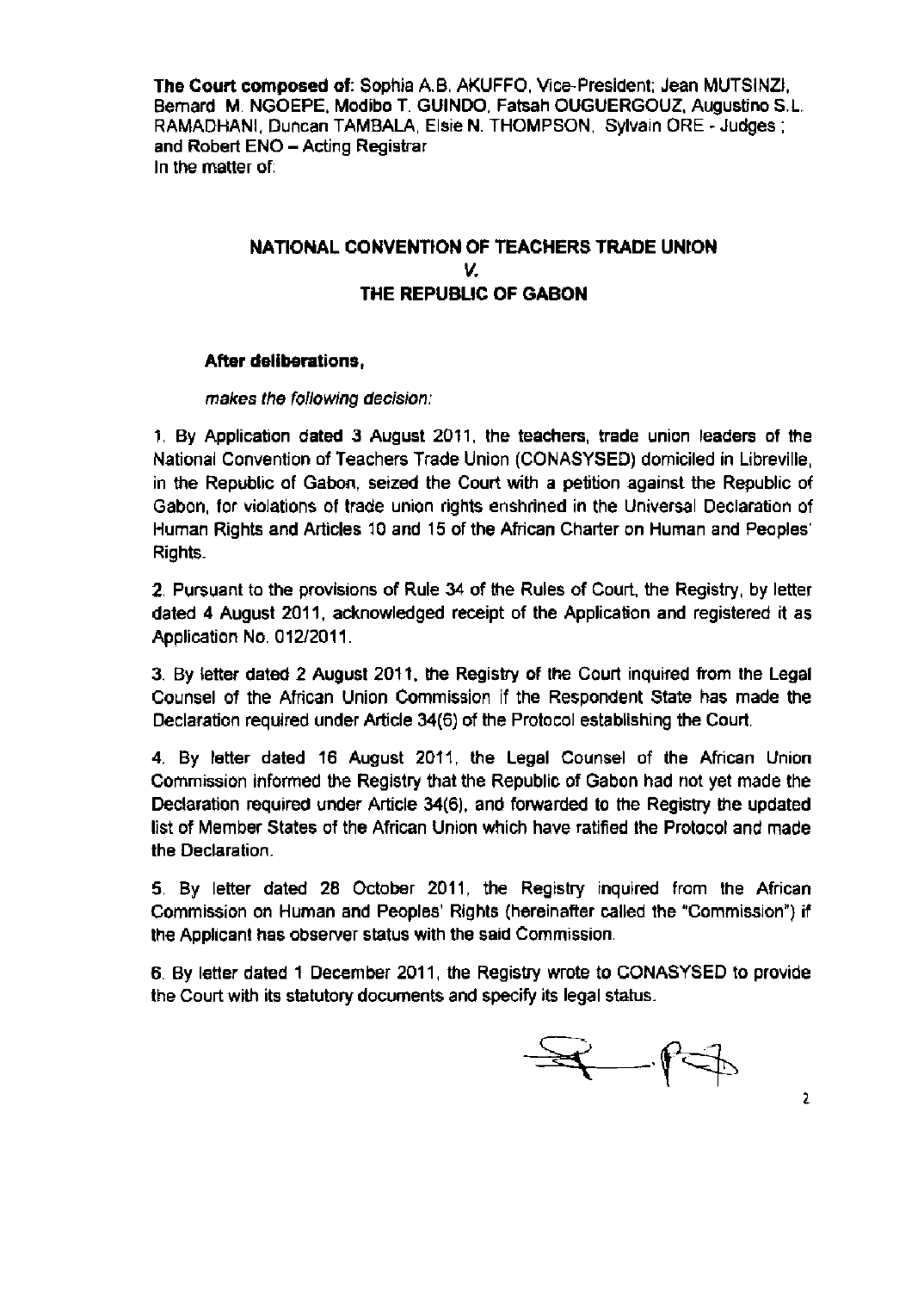7. By email of 8 December 2011 . the African Commission on Human and Peoples' Rights Informed the Registry of the Court that CONASYSED does not have observer status with the Commission.

8. The Court notes in the first instance that 1n terms of Article 5(3) of the Protocol "The Court may entitle relevant Non-Governmental Organizations (NGOs) with observer status before the Commisston, and individuals to mstitute cases directly before it, in accordance with Article 34(6) of this Protocol".

9. The Court notes further that Article 34(6) of the Protocol provides that: "At the time of the ratification of this Protocol or any time thereafter, the State shall make a declaration accepting the competence of the Court to receive cases under Article 5(3) of this Protocol. The Court shall not receive any petition under Article 5(3) involving a State Party which has not made such a declaration".

1 0 The Court observes that CONASYSED does not have observer status before the Commission and furthermore, the Republic of Gabon has not made the declaration required under Article 34(6).

11. In view of Articles  $5(3)$  and  $34$  (6) of the Protocol, it is evident that the Court manifestly lacks junsdiction to receive the Application submitted by CONASYSED against the Republic of Gabon.

12 For these reasons,

THE COURT,

Unanimously·

Decides that pursuant to Articles 5 (3) and 34 (6) of the Protocol, it manifestly lacks jurisdiction to receive the Application submitted by CONASYSED against the Republic of Gabon, and the Application is accordingly struck out

Done in Accra, this Fifteenth day of December 2011, in English and French, the French text being authentic.<br>
(signed)

Sophia A. B. AKUFFO, Vice-President

 $\mathcal{L}$ Robert ENO. Acting Registrar



3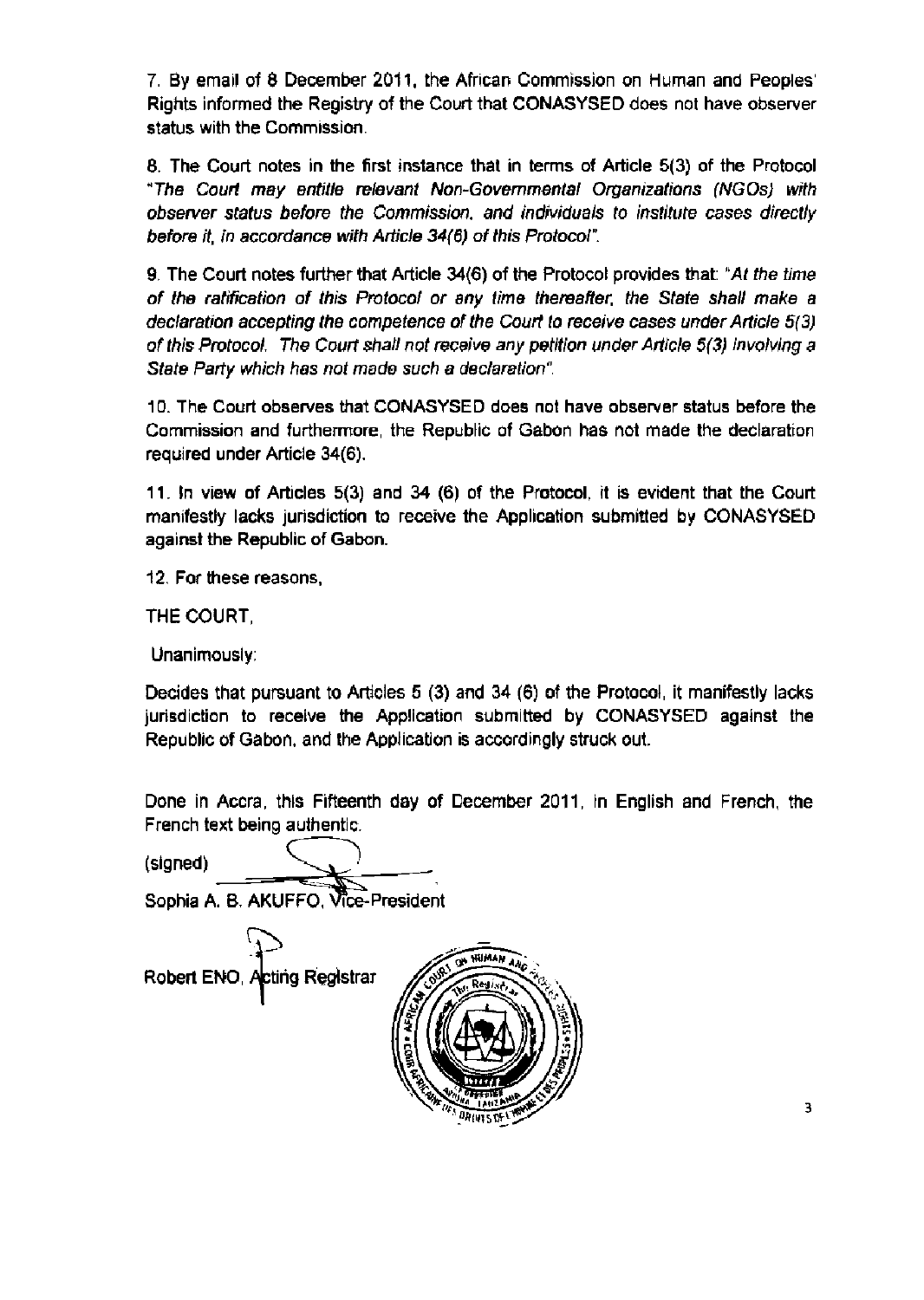In conformity with Article 28 (7) of the Protocol and Rule 60 (5) of the Rules of Court, Judge Fatsah OUGUERGOUZ appended a separate opmion to the present decision.

 $\frac{1}{\sqrt{2}}$  $R_{\geq 4}$